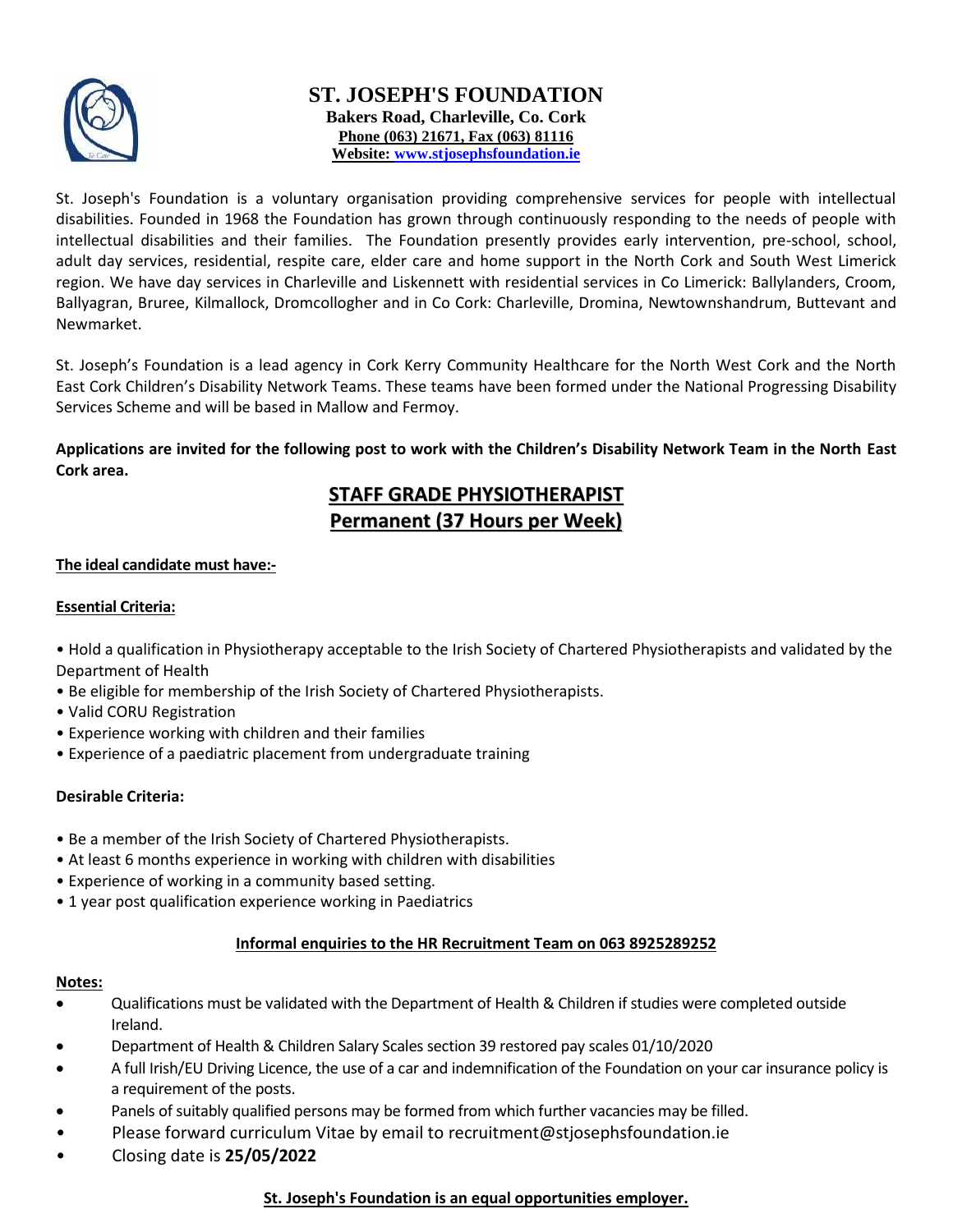#### *JOB DESCRIPTION*

| <b>JOB TITLE:</b>     | <b>Staff Grade PHYSIOTHERAPIST</b>                                                                                                                                                        |  |
|-----------------------|-------------------------------------------------------------------------------------------------------------------------------------------------------------------------------------------|--|
|                       | North East Cork Children's Disability Network Team                                                                                                                                        |  |
| <b>REPORTING TO:</b>  | Senior Physiotherapist/ Children's Disability Network Manager/                                                                                                                            |  |
|                       | Head of Discipline as relevant                                                                                                                                                            |  |
| <b>LIAISE WITH:</b>   | CDNT/Interdisciplinary Team, Families, Staff of St. Joseph's Foundation, Staff of other<br>statutory and voluntary organisations including schools, preschools, primary and<br>acute care |  |
| <b>REQUIREMENT:</b>   | A full clean driving license and indemnification of St. Joseph's Foundation on<br>your car insurance policy. CORU Registration.                                                           |  |
| <b>CONTRACT TYPE:</b> | 37 hours per week                                                                                                                                                                         |  |
| LOCATION:             | Baker's Road, Charleville, Co. Cork. & Mallow, Co. Cork                                                                                                                                   |  |

#### **JOB GOAL**

To work as a member of the interdisciplinary team providing services to children aged 0-18 years and families within the region. The post holder will be responsible for the provision of a physiotherapy service to include assessment and intervention and ongoing service delivery to children with a range of disabilities. The post holder will be required to work across a variety of settings including the clinic, schools, preschools and special schools, children's homes and community settings.

#### **MAIN DUTIES**

The Staff Grade Physiotherapist will work as an effective member of an interdisciplinary team in line with Progressive Disabilities Services (PDS) policies and principals to provide skilled Physiotherapy Services to meet the needs of children with complex needs and their families.

#### **Clinical**

- To work in partnership with the interdisciplinary team, the child and family using family centred practise principals
- To develop IFSPs based on the child's assessed and identified needs and the family's goals and priorities.
- To assess the child's developmental and functional motor skills using a range of appropriate assessment methods.
- To provide recommendations and develop individual Physiotherapy programmes for home, school and community to enhance a child's functional skills that are outcome based.
- To review and update recommendations and physiotherapy programmes.
- Implement physiotherapy programme as required.
- To support and advise families, staff and/carers to implement physiotherapy recommendations/ programmes.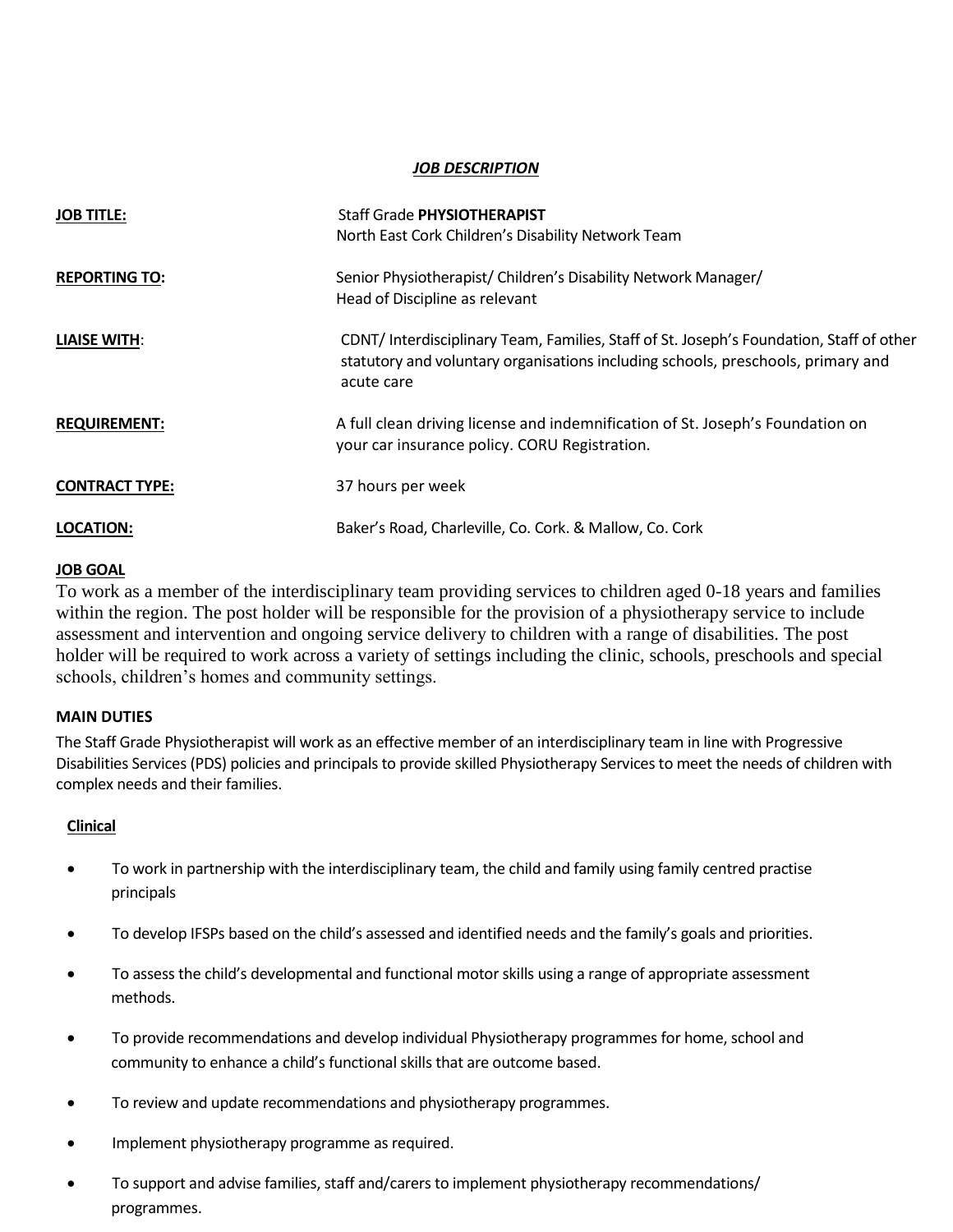- To assess a child's need for specialist equipment including orthotics and make recommendations to AIM, HSE, SJF, pre-schools and schools.
- To provide hydrotherapy services to suitable chidren.
- To make recommendations in relation to physical activity and support community participation
- To refer to and collaborate with Cork Kerry Community Healthcare Physical Disability Specialist Pathway
- To support, train and educate those involved in the care of the child in relation to specialist equipment, orthotics, postural management, physiotherapy programmes and interventions
- To contribute to training days/evenings provided to families and staff
- To establish and maintain professional working relationships with colleagues and other healthcare personnel.
- To maintain up-to-date records and reports and attend case conferences and children and family reviews as required.
- To adhere to the progressive disabilities services (PDS) operational policies and procedures.

#### **Administrative Duties**

- To actively participate in the continuing development of services delivery with St. Joseph's Foundation and the Children's Disability Network Team.
- To adhere to the policies and procedures of St. Joseph's Foundation.

#### **Professional Duties**

- To maintain own professional development through reading, attending and contributing to relevant inservice and external training. Maintain evidence of continued professional development.
- To promote Physiotherapy and provide a clear understanding of its role in the CDNT.
- To develop and maintain links with Physiotherapists in the (Health Service Executive, CDNTs, other statutory and voluntary organisations)
- Supervise Physiotherapy students and therapy assistants.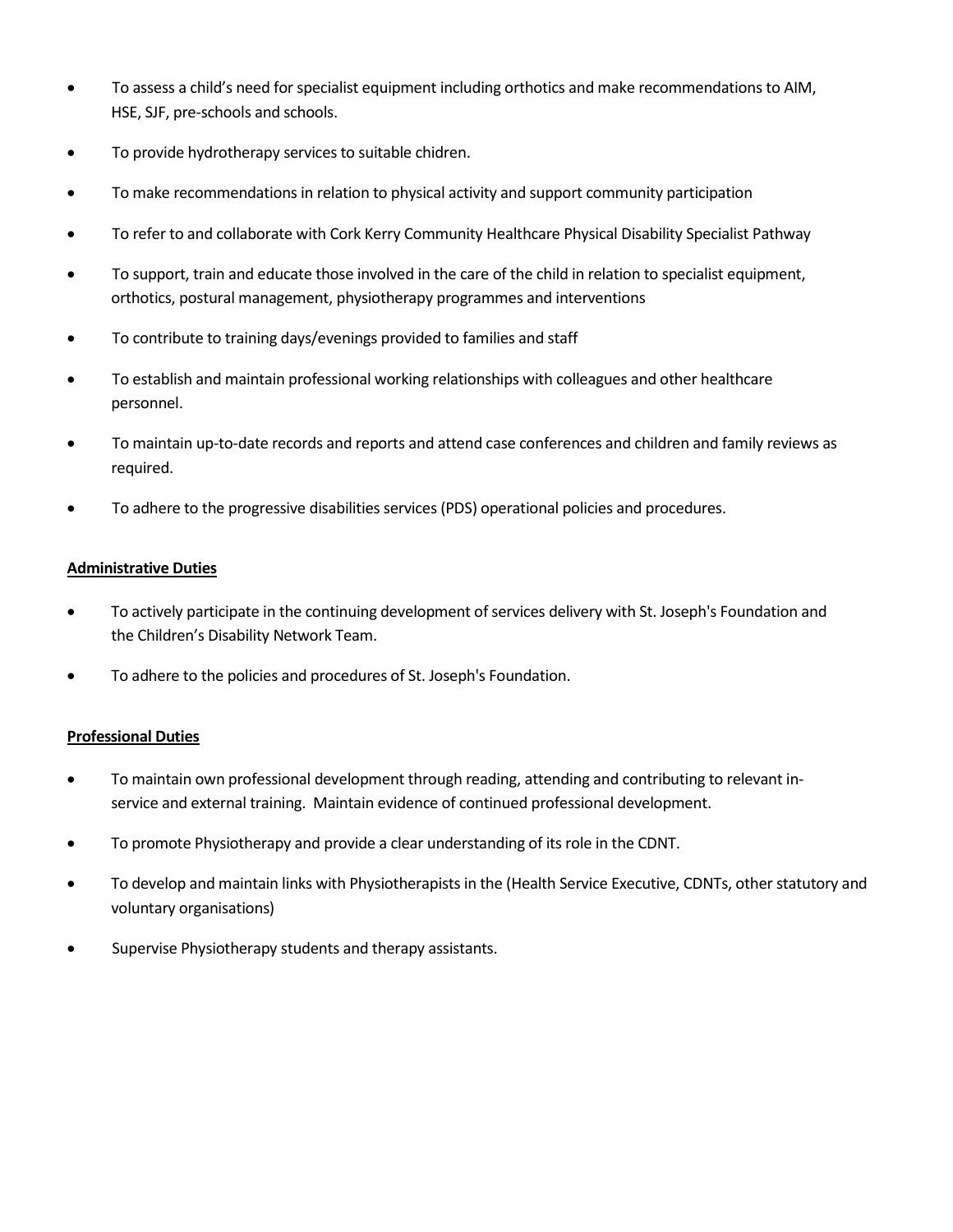#### **Health & Safety**

- To be aware of St. Joseph's Foundations duties and the employee duties under the Safety, Health & Welfare at work legislation.
- To work constructively towards the protection of vulnerable persons with disabilities.
- To ensure fire and safety precautions are implemented and maintained.
- To ensure adequate knowledge of emergency action and plans.
- To report any faulty equipment/fittings.
- To ensure that all accidents/incidents are reported and documented as per St. Joseph's Foundation & the CDNT policies.

#### **GENERAL**

The above is not an exhaustive list of duties and responsibilities, this job description may be revised from time to time to take account of any change in requirements of the position or any other duties as may be assigned by the Chief Executive.

#### **CONFIDENTIALITY**

In the course of your employment, you may have access to or hear information concerning the medical or personal affairs of service users or staff or other centres' business. Such records and information are strictly confidential. In addition, records must never be left in such a manner that unauthorised persons can obtain access to them